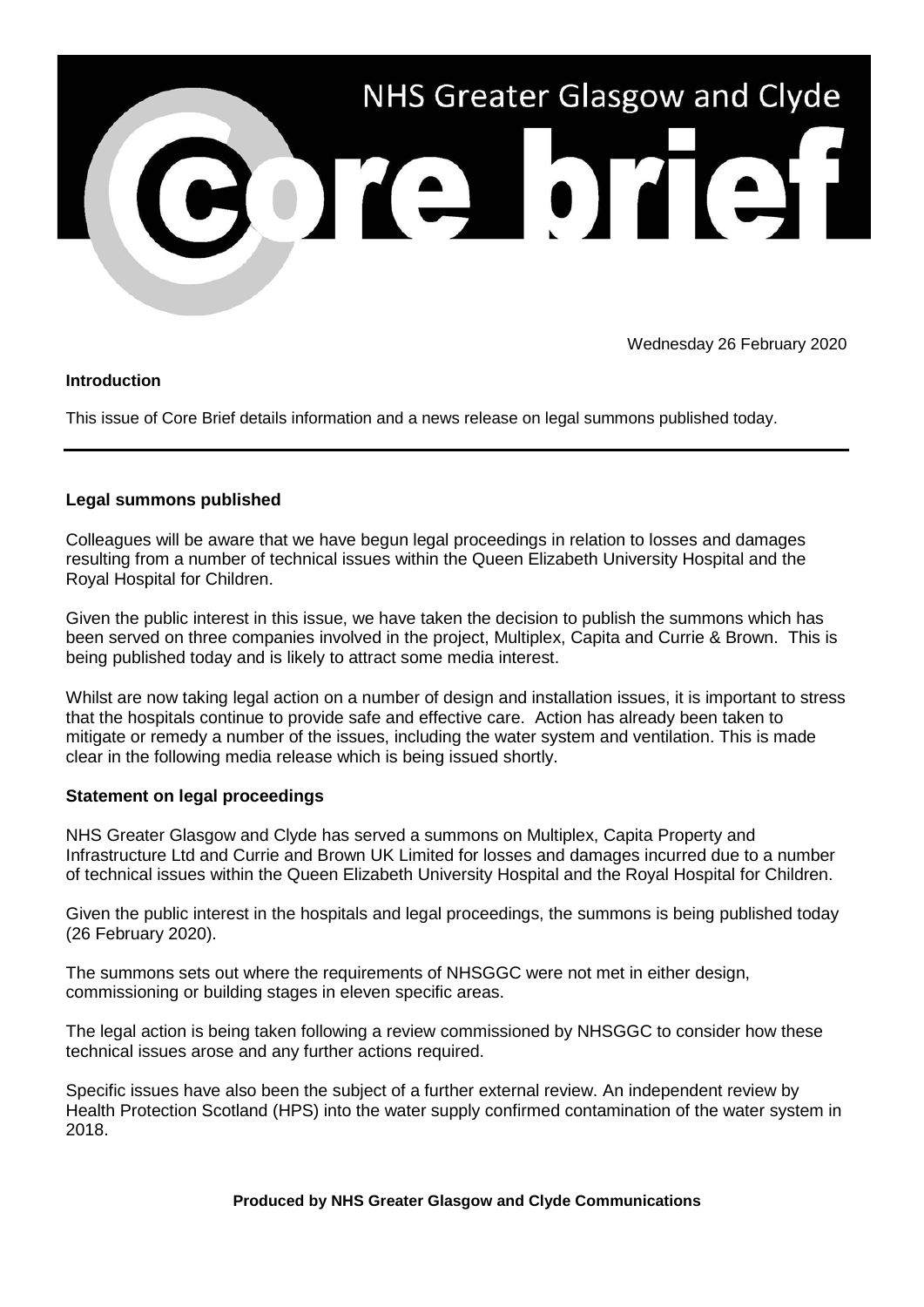The independent review by HPS, which was commissioned by NHSGGC, was established to investigate a number of probable linked cases of infection associated with the water supply.

HPS agreed with the measures proposed by NHSGGC to address the water system issues – and these actions have been taken.

The report and the remedial work carried out by NHSGGC have been shared with families, the public and other stakeholders.

Jane Grant, Chief Executive, said: "We would assure patients and their families that patient safety is paramount and that patient care at the two hospitals is of a high standard.

"Our staff strive at all times to provide high quality care and I would like to thank them for their continued professionalism and dedication during this time.

"Whilst we are now taking legal action on a number of design and installation issues, it is important to stress that the hospitals continue to provide safe and effective care.

"A significant amount of work has already taken place including the remedial action on the water supply and the ventilation.

"We know that patients, families and staff have been caused concern as the issues have emerged and I am sorry for any distress caused.

"As the matters are now the subject of court proceedings, we are not in a position to comment further."

### **ENDS**

## **Summons**

<https://www.nhsggc.org.uk/media/258718/2020-01-22-qeuh-finalised-summons.pdf>

### **Precis**

<https://www.nhsggc.org.uk/media/258719/note-re-proceedings-raised-against-mpx.pdf>

### **Background**

The current estimation of damages and losses is approximately £73m, which include the costs incurred to date and an estimate of future anticipated costs.

It should be noted that because this sum is an estimate it may be subject to change.

In total, the summons covers eleven technical issues. Action taken to address the issues is as follows:

### **Issue 1 Water System - Action Taken**

When issues with the water system were identified in Wards 2A and 2B at the RHC in March 2018, steps were taken to investigate and put in place improvements and control measures including fitting point of use filters on water outlets.

When bacteria were subsequently identified in the drains of these wards in June 2018, drain cleaning was initiated in high risk areas.

In mid-September, we made the decision to transfer the patients to Ward 6A of the neighbouring QEUH. This allowed our technical staff to carry out more detailed examinations of the overall environment of the two wards.